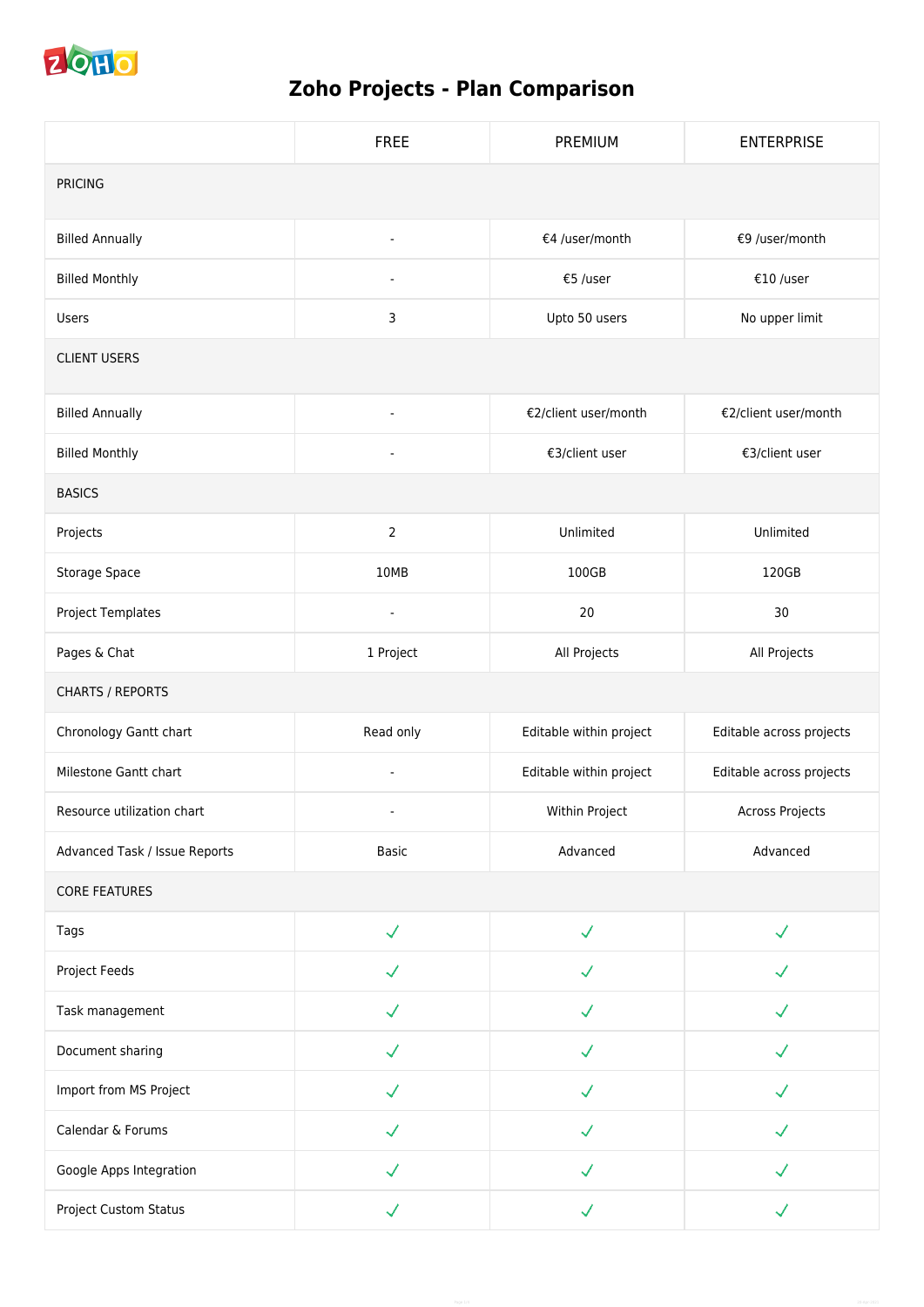| <b>Task Custom Status</b>                          | $\checkmark$                         | $\checkmark$                    |                                     |
|----------------------------------------------------|--------------------------------------|---------------------------------|-------------------------------------|
| Subtasks                                           | $\blacksquare$                       | $\checkmark$                    | J                                   |
| Task Duration (Hours/Days)                         | $\overline{a}$                       | $\checkmark$                    | $\checkmark$                        |
| Reminders                                          | $\overline{a}$                       | $\checkmark$                    |                                     |
| Project Timeline Gantt                             | $\blacksquare$                       | $\checkmark$                    | $\checkmark$                        |
| Task Dependency                                    | Within project (Finish-to-<br>Start) | Within project (All four types) | Across projects (All four<br>types) |
| Task layout                                        | View                                 | Create                          | Create                              |
| Sync Google Tasks                                  | $\blacksquare$                       | $\checkmark$                    | $\checkmark$                        |
| Time tracking                                      | $\blacksquare$                       | $\checkmark$                    |                                     |
| Export projects                                    | $\blacksquare$                       | $\checkmark$                    | ✓                                   |
| Custom Views                                       | $\overline{\phantom{a}}$             | $\checkmark$                    | J                                   |
| Recurring Tasks                                    | ä,                                   | $\checkmark$                    |                                     |
| Timesheet approval                                 |                                      | $\checkmark$                    |                                     |
| Time Log restriction                               | $\sim$                               | $\checkmark$                    |                                     |
| <b>Blueprint for Tasks</b>                         | $\sim$                               | $\checkmark$                    | $\checkmark$                        |
| Al Chatbot powered by Zia                          | $\blacksquare$                       | $\checkmark$                    | J                                   |
| Project Budget & EVM                               | $\overline{\phantom{a}}$             | $\checkmark$                    |                                     |
| Work - Planned Hours (Planned vs<br>Actual Report) | $\blacksquare$                       | $\checkmark$                    |                                     |
| <b>Business Hours</b>                              | ÷.                                   | $\checkmark$                    |                                     |
| Weekends & Holidays                                | $\blacksquare$                       | $\checkmark$                    | $\checkmark$                        |
| Strict Project                                     | $\blacksquare$                       | $\checkmark$                    |                                     |
| Task Rollup                                        | $\blacksquare$                       | $\checkmark$                    | J                                   |
| <b>Workflow Rules</b>                              | $\overline{a}$                       |                                 | J                                   |
| <b>Critical Path</b>                               | ÷                                    |                                 |                                     |
| <b>Baseline</b>                                    |                                      |                                 |                                     |
| Project layout                                     |                                      |                                 | $\checkmark$                        |
| Project Custom Fields                              | $\overline{\phantom{a}}$             | ÷,                              | 155                                 |
| <b>Task Custom Fields</b>                          | $\blacksquare$                       | $\blacksquare$                  | 235                                 |
| <b>Issue Custom Fields</b>                         | $\overline{\phantom{a}}$             | $\qquad \qquad \blacksquare$    | 120                                 |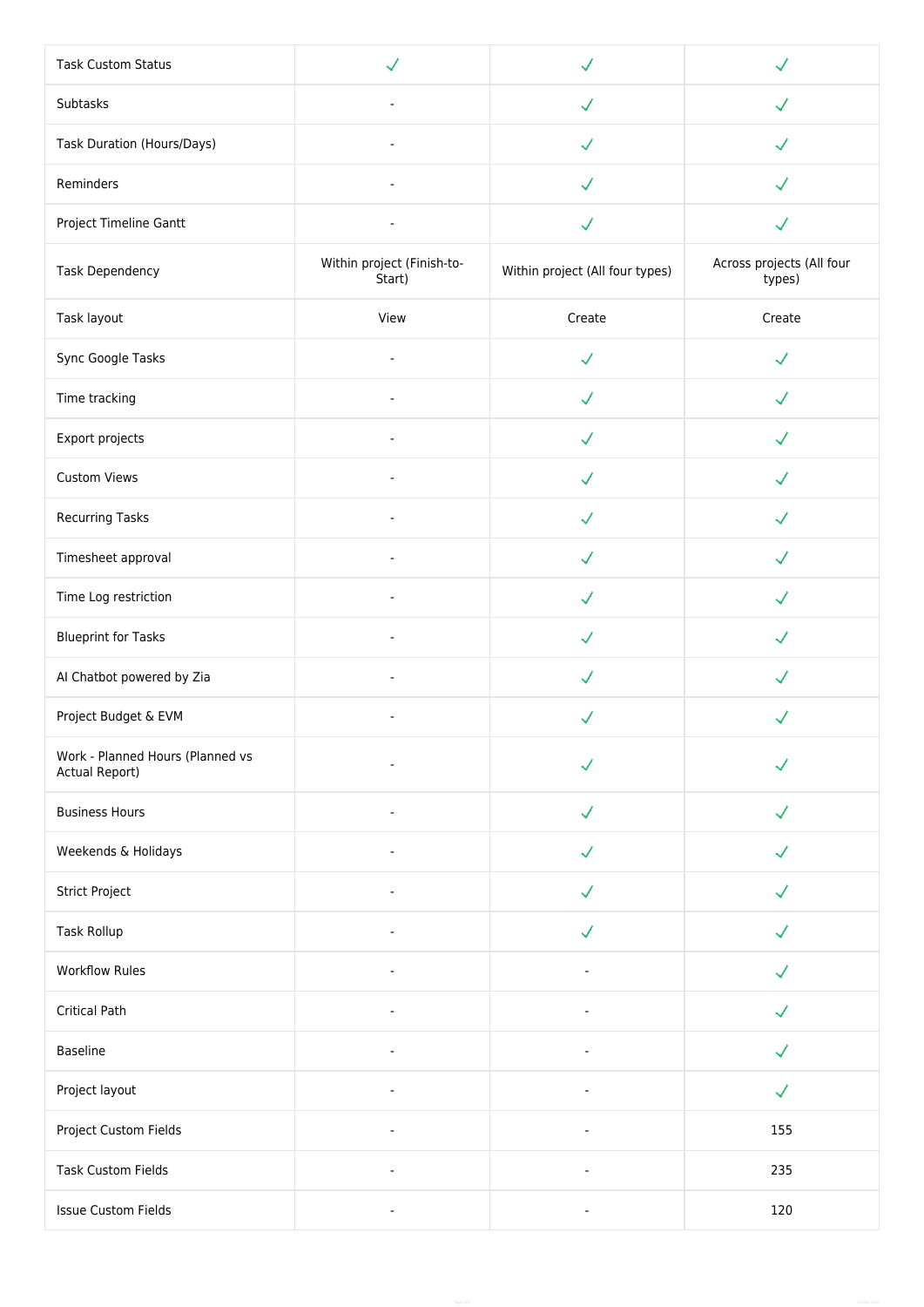| Timesheet Custom Fields               | $\blacksquare$ | $\overline{\phantom{a}}$ | 55           |  |
|---------------------------------------|----------------|--------------------------|--------------|--|
| Custom Profiles and Roles             | $\blacksquare$ | $\omega$                 | $\checkmark$ |  |
| Custom Domain                         | $\blacksquare$ | $\blacksquare$           | $\checkmark$ |  |
| Teams                                 | $\blacksquare$ | ä,                       | $\checkmark$ |  |
| <b>ISSUETRACKER</b>                   |                |                          |              |  |
| Import Issues (CSV, XLS & JIRA)       | $\checkmark$   | $\checkmark$             | $\checkmark$ |  |
| Add issues through email              | $\blacksquare$ | $\checkmark$             |              |  |
| Export issues                         | $\blacksquare$ | $\checkmark$             | $\checkmark$ |  |
| Notifications                         | $\blacksquare$ | $\checkmark$             | J            |  |
| <b>Business Rules</b>                 | ä,             | $\checkmark$             | J            |  |
| Web to Issue Form                     |                | $\checkmark$             | $\checkmark$ |  |
| Link Issues                           |                | $\checkmark$             | $\checkmark$ |  |
| Custom Fields                         | $\blacksquare$ | L,                       | $\checkmark$ |  |
| <b>Email Settings</b>                 | $\blacksquare$ | $\blacksquare$           | $\checkmark$ |  |
| <b>SLA</b>                            | $\blacksquare$ | $\blacksquare$           | $\checkmark$ |  |
| Webhooks                              | $\blacksquare$ | $\blacksquare$           | ✓            |  |
| Custom Issue Email Templates          | ä,             | $\blacksquare$           | $\checkmark$ |  |
| INTEGRATIONS                          |                |                          |              |  |
| Zoho CRM                              | $\checkmark$   | $\checkmark$             | $\checkmark$ |  |
| Zapier                                | $\checkmark$   | $\checkmark$             | $\checkmark$ |  |
| Zoho Meeting                          | $\checkmark$   | $\checkmark$             | $\checkmark$ |  |
| Zoho Sprints                          | $\checkmark$   | $\checkmark$             | $\checkmark$ |  |
| Zoho Invoice (For Invoice & Expenses) |                | $\checkmark$             |              |  |
| Zoho Books (For Invoice & Expenses)   | ÷,             | $\checkmark$             | $\checkmark$ |  |
| Zoho People                           | $\blacksquare$ | $\checkmark$             |              |  |
| Dropbox                               | $\blacksquare$ | $\checkmark$             | ✓            |  |
| Zoho Analytics                        | $\blacksquare$ | $\checkmark$             | J            |  |
| GitHub                                | $\overline{a}$ | $\checkmark$             | $\checkmark$ |  |
| <b>BitBucket</b>                      |                | $\checkmark$             |              |  |
| Crashlytics                           | ä,             | $\checkmark$             | $\checkmark$ |  |